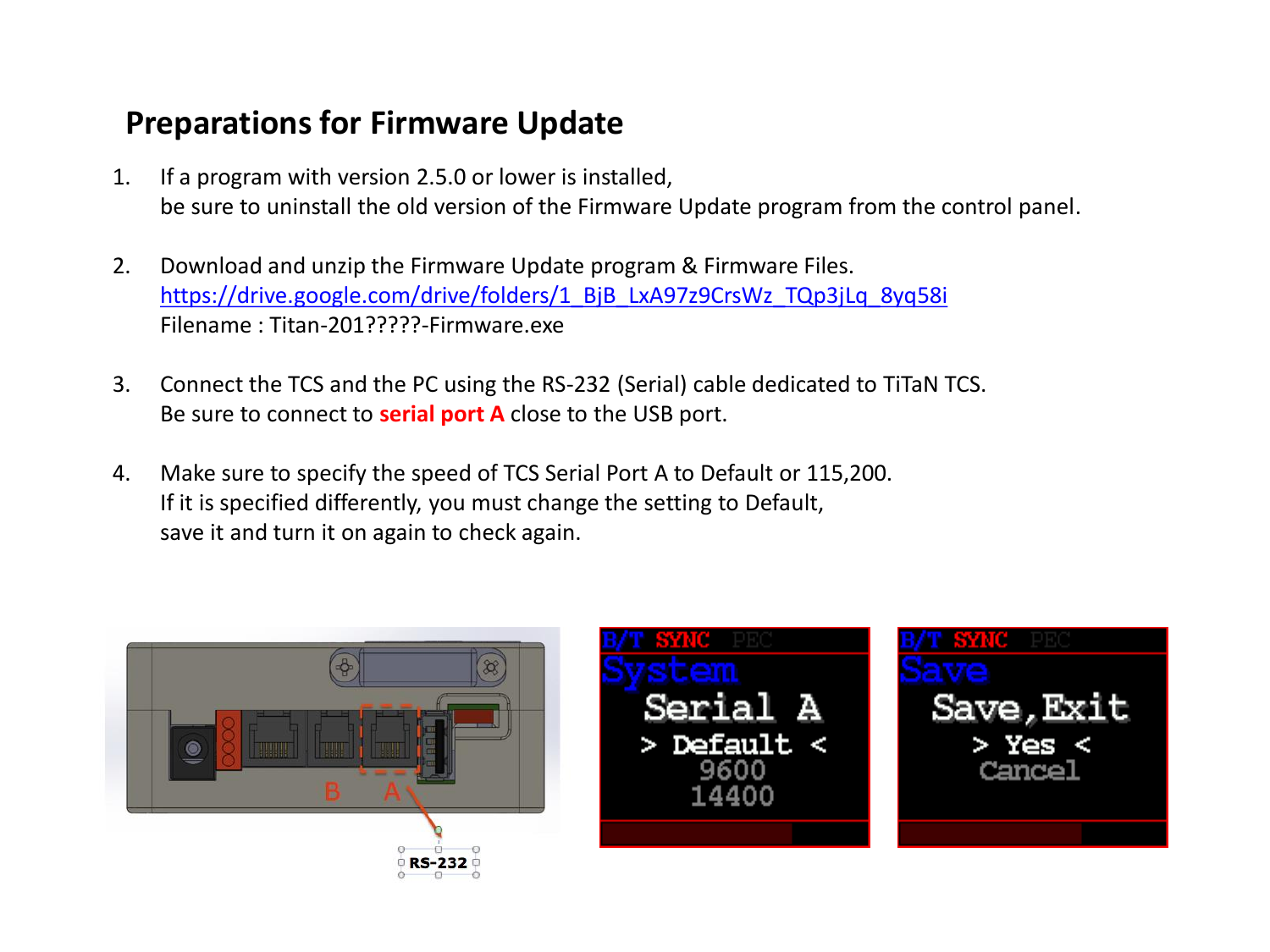## **Download from internet & Install 1/2**

- 1. Download and extract the Firmware Update program from the homepage. https://drive.google.com/drive/folders/1\_BjB\_LxA97z9CrsWz\_TQp3jLq\_8yq58i Filename : Titan-201?????-Firmware.exe
- 2. Run the downloaded file to install the updater program.
- 3. When the installation is completed successfully, [TitanTCS Firmware] / [TitanTCS Firmware] menu will be created in Windows Start menu. Run "TitanUpdater" please.
- 4. If you are using Windows 10, the following screen may appear. Select "More Info", [Run anyway] to continue the installation.

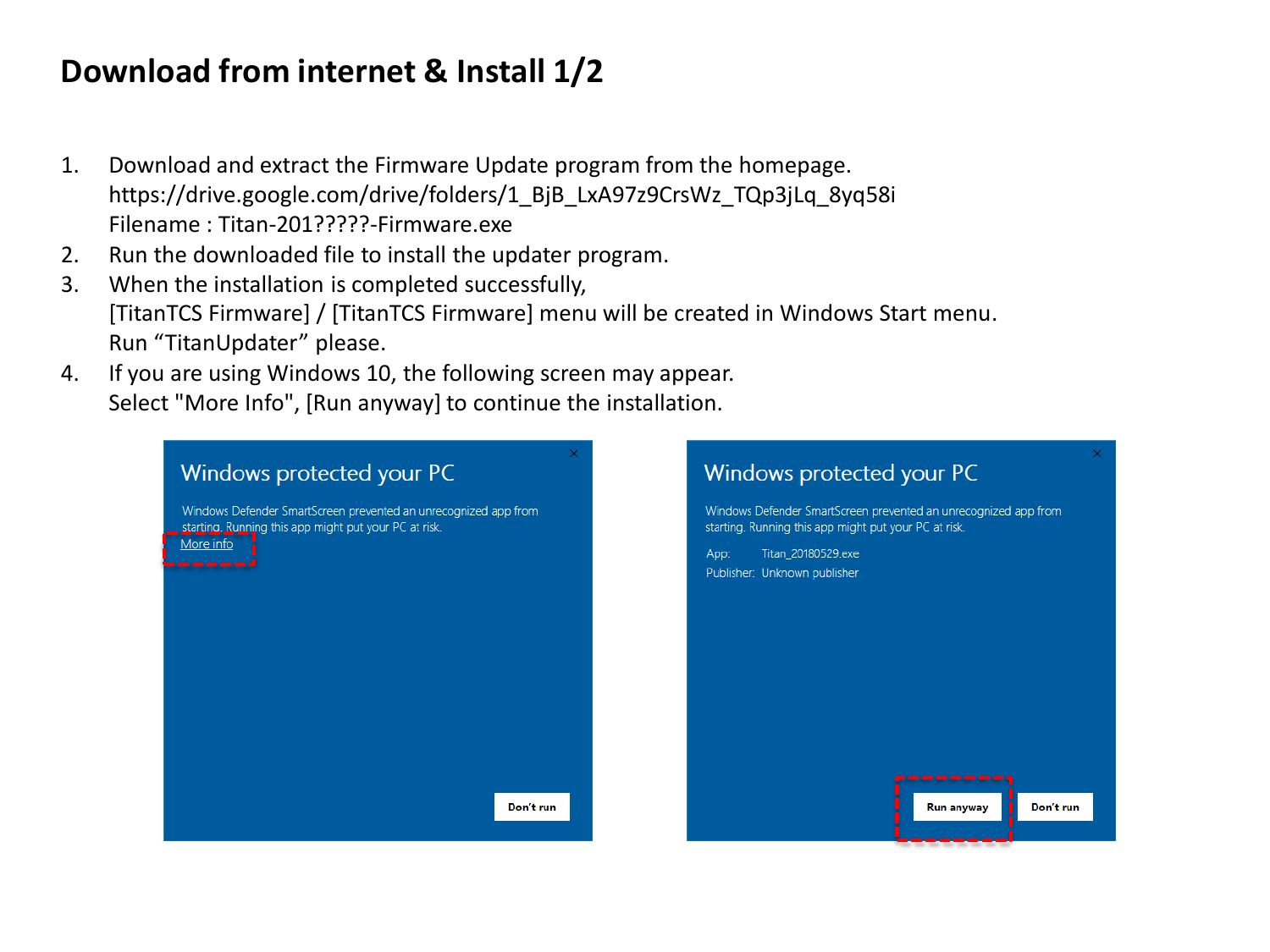#### **Download from internet & Install 2/2**

Follow the steps below to continue the installation.



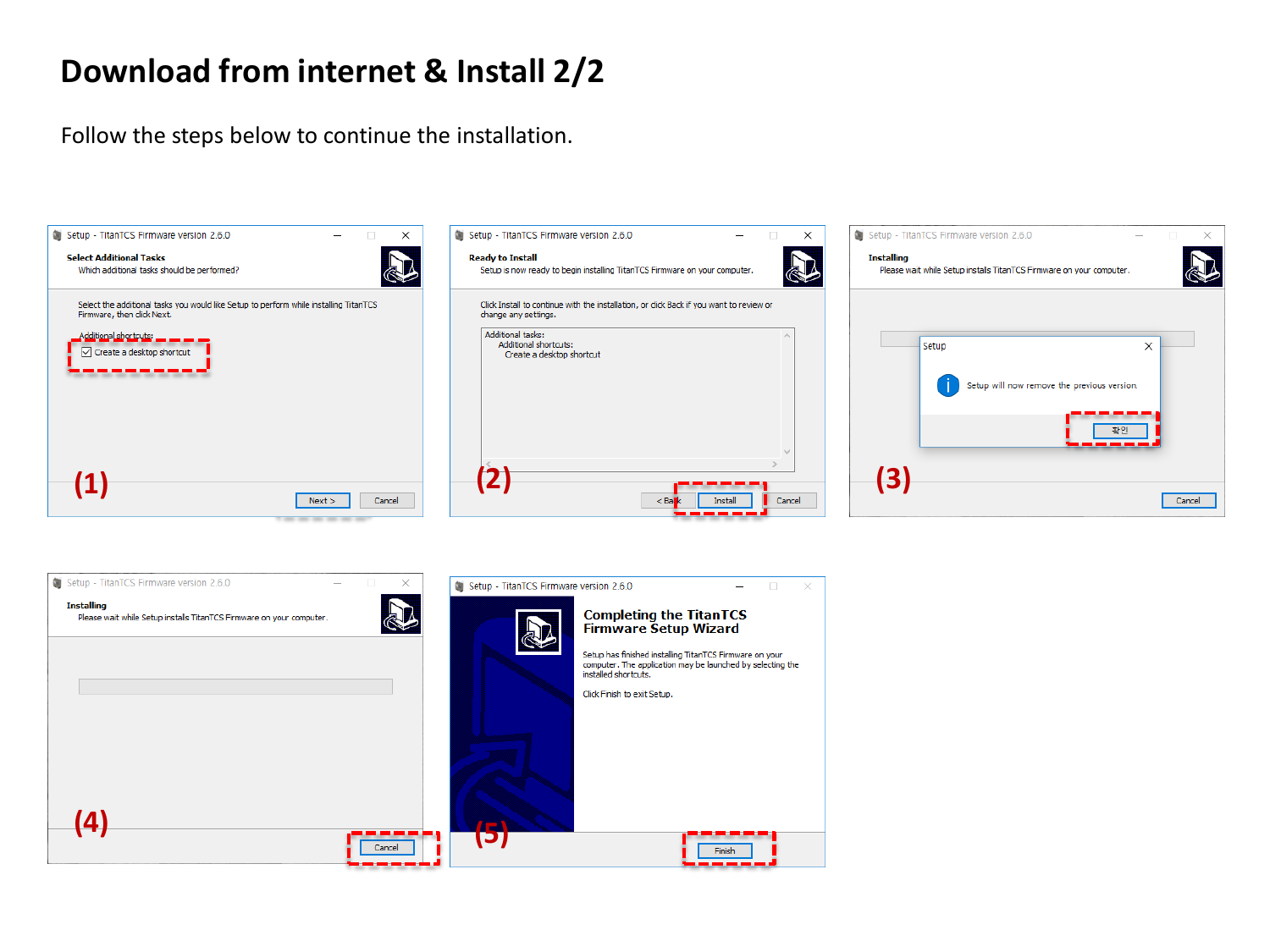#### **Firmware Update**

1. When the installation is completed normally,

[TitanTCS] / [TitanUpdater] menu will be found in Windows Start menu.

- 2. Run the [TitanUpdater] program.
- 3. Turn on the TiTaN TCS.
- 4. Select the serial port connected to the TCS and click the **[Check]** button.

| û.<br>TiTaN Firmware Updater (Ver. 2.6.0, 2018/11/23)   |                     | ? | × |
|---------------------------------------------------------|---------------------|---|---|
| _ Serial Port _<br>COM7<br>Check<br>(1)<br>$\checkmark$ | 2018:11:23 20:37:11 |   |   |
| <b>Ready!</b><br>0%                                     |                     |   |   |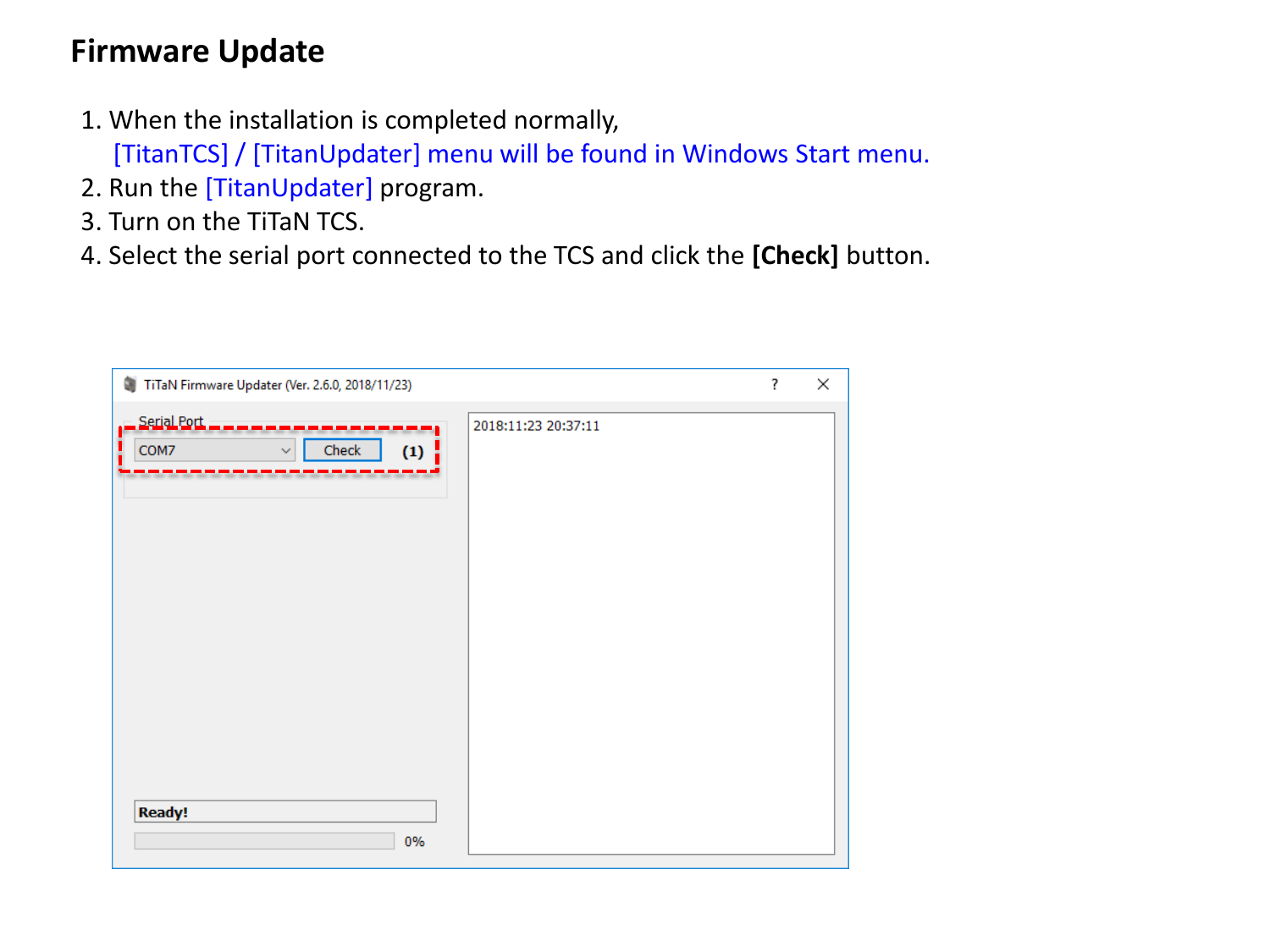5. If the connection is successful, the TCS version information is displayed on the screen. Also, the contents of communication between TCS and PC are displayed on the screen on the right.

| TiTaN Firmware Updater (Ver. 2.6.0, 2018/11/23)                 | $\times$                                                                                                                                                                                                                                                                 |
|-----------------------------------------------------------------|--------------------------------------------------------------------------------------------------------------------------------------------------------------------------------------------------------------------------------------------------------------------------|
| Serial Port<br>Check<br>COM7<br>(1)                             | EF 07 3B 3B 00 00 10 41 00 00 00 00 53 69 74 651<br>#[FW:OK] / Offset = 320#[FW:OK] / Offset=320,<br>Len=64 [20 33 00 00 00 00 00 00 00 00 00 00 00 01 00<br>00 00 51 02 21 3B EF 07 3B 3B 00 00 10 41 00 00 00<br>00 53 69 74 65 20 34 00 00 00 00 00 00 00 00 00 00 00 |
| Version<br>2018/11/23<br>2.6.0                                  | 01 00 00 00 51 02 21 3B EF 07 3B 3B 00 00 10 41]<br>#[FW:OK] / Offset = 384#[FW:OK] / Offset=384,<br>Len=64 [00 00 00 00 41 53 43 4F 4D 00 00 00 00 00<br>00 00 00 00 00 00 84 C8 FF FF E1 D5 FF FF 55 73 65 72<br>00 00 00 55 73 65 72 20 32 00 00 00 00 00 00 01       |
| <b>Firmware Directory</b><br>./Firmware<br><b>SUCCESS!</b>      | #[FW:OK] / Offset = 448#[FW:OK] / Offset=448,<br>Len=64 [00 00 00 00 00 00 00 00 00 00 00 00 55 73<br>00 00 00 00 00 3E 00 00 00 00 00 01 00 00 00 00 00                                                                                                                 |
| Select Directory<br>(2)<br><b>Firmware Update</b>               | #[FW:OK] / Offset = 512#[FW:OK] / Offset=512,<br>00 00 00 00 00 44 00 00 00 3A 5C 44 31 23 00 00 00                                                                                                                                                                      |
| Main Update<br>U/I Update<br>(3)<br>(4)<br>SUCCESS: F/W Config. | #[FW:OK] / Offset = 576#[FW:OK] / Offset=576,<br>00 00 00 00 00 00 00 00 00 21 43 65 87 78 56 34 12<br>6C 02 00 00 7D 61 A2 DF 03 00 32 2E 31 2E 30 00]                                                                                                                  |
| 0%                                                              | COM7: Close                                                                                                                                                                                                                                                              |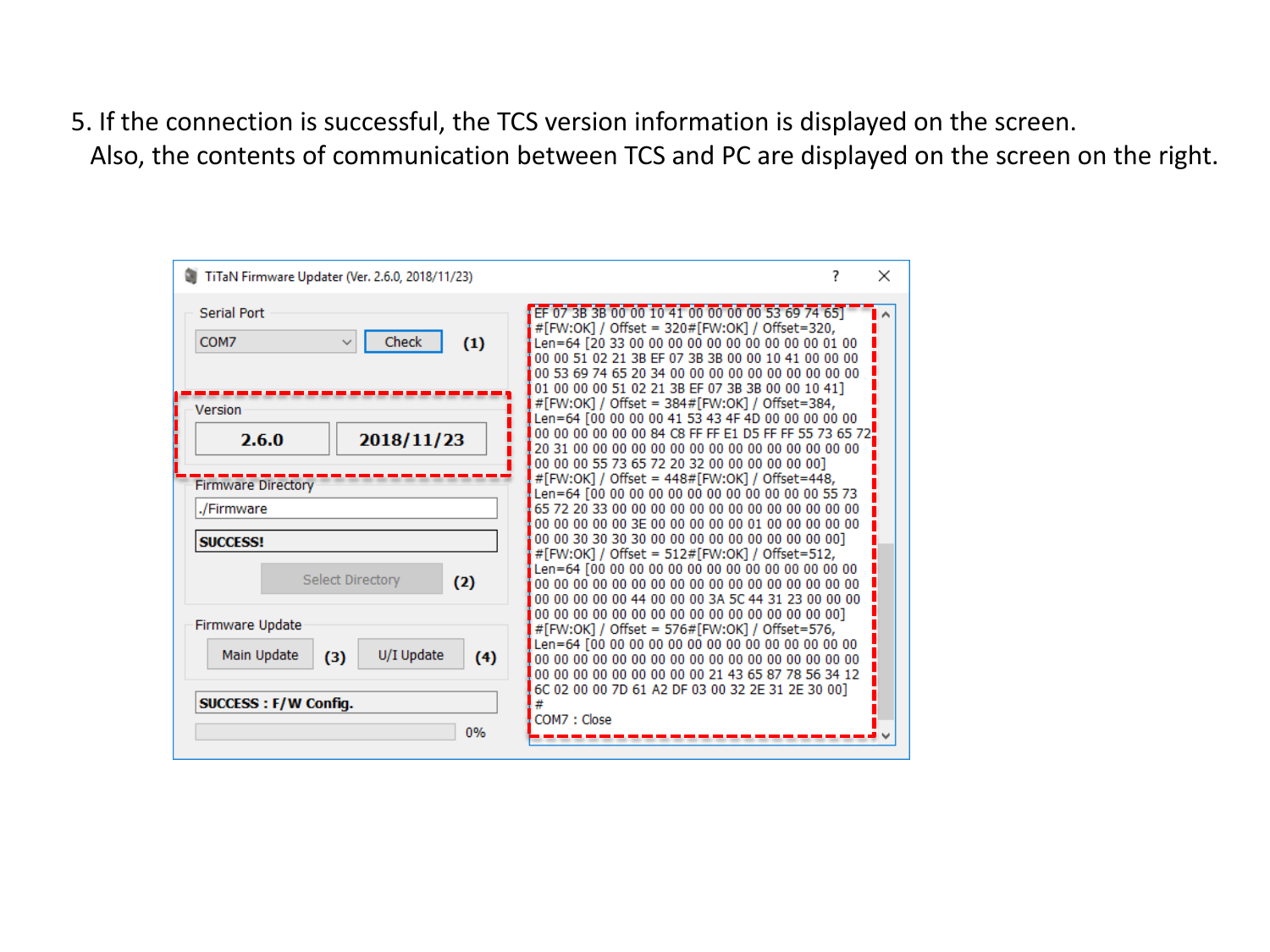#### **Firmware Update 3/5**

- 7. Make sure "SUCCESS!" Is displayed.
- 8. Firmware update is now possible.

Firmware update is executed first Main CPU, second U/I CPU.

| TiTaN Updater 2018/05/29                                                           | 7                                                                                                                                                                                                      | × |
|------------------------------------------------------------------------------------|--------------------------------------------------------------------------------------------------------------------------------------------------------------------------------------------------------|---|
| Serial Port<br>(1)<br>COM1<br>Check                                                | 00 00 00 00 53 69 74 651<br>#[FW:OK] / Offset = 320#[FW:OK] / Offset=320, Len=64<br>3B EF 07 3B 3B 00 00 10 41 00 00 00 00 53 69 74 65 20 34<br>07.3B 3B 00.00.10.411                                  |   |
| Version<br>1.8.1<br>2018/05/29                                                     | #[FW:OK] / Offset = 384#[FW:OK] / Offset=384, Len=64<br>F00 00 00 00 50 61 72 6B 69 6E 67 20 31 00 00 00 00 00 00<br>00 00 00 00 00 00 00 00 00 50 61 72 6B 69 6E 67 20 32 00<br>6E 67 20 33 00 00 001 |   |
| Firmware Directory<br>./Firmware<br>SUCCESS!                                       | #[FW:OK] / Offset = 448#[FW:OK] / Offset=448, Len=64<br>00 00 00 00 00 00 001                                                                                                                          |   |
| Select Directory<br>(2)                                                            | #[FW:OK] / Offset = 512#[FW:OK] / Offset=512, Len=64<br>00 00 00 00 00 00 001                                                                                                                          |   |
| Firmware Update<br>U/I Update<br>Main Update<br>(3)<br>(4)<br>SUCCESS: F/W Config. | #[FW:OK] / Offset = 576#[FW:OK] / Offset=576, Len=64<br>00 00 21 43 65 87 78 56 34 12 6C 02 00 00 28 55 C6 DE 04<br>00 31 2E 38 2E 31 001<br>#                                                         |   |
| 0%                                                                                 | COM1 : Close                                                                                                                                                                                           |   |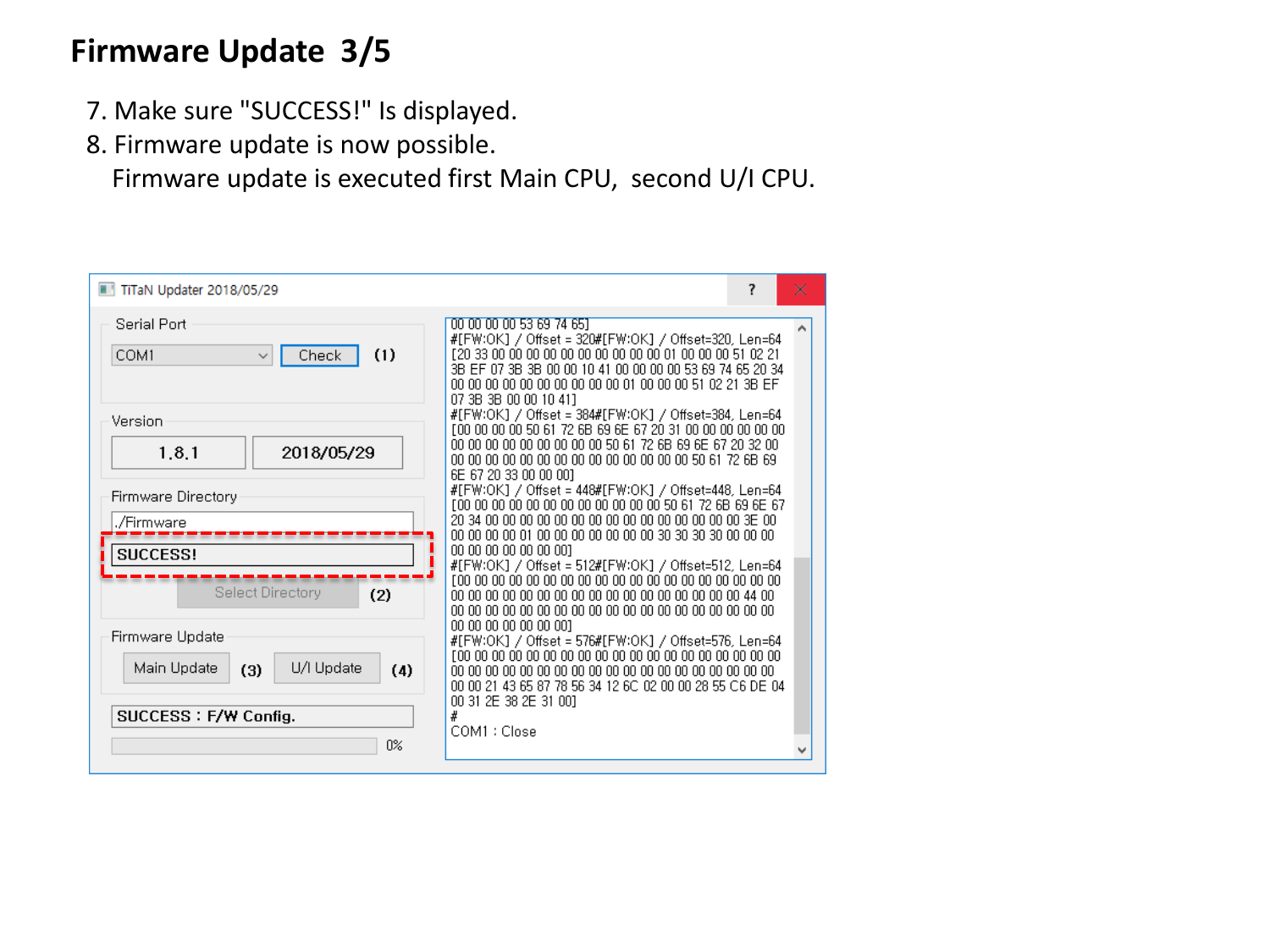## **Firmware Update 4/5**

9. Click the **[Main Update]** button to perform the Main CPU update. Firmware update takes about  $1 \sim 2$  minutes.



In the log window after the update is finished

#### "00000000

Successfully downloaded to device." make sure you see the message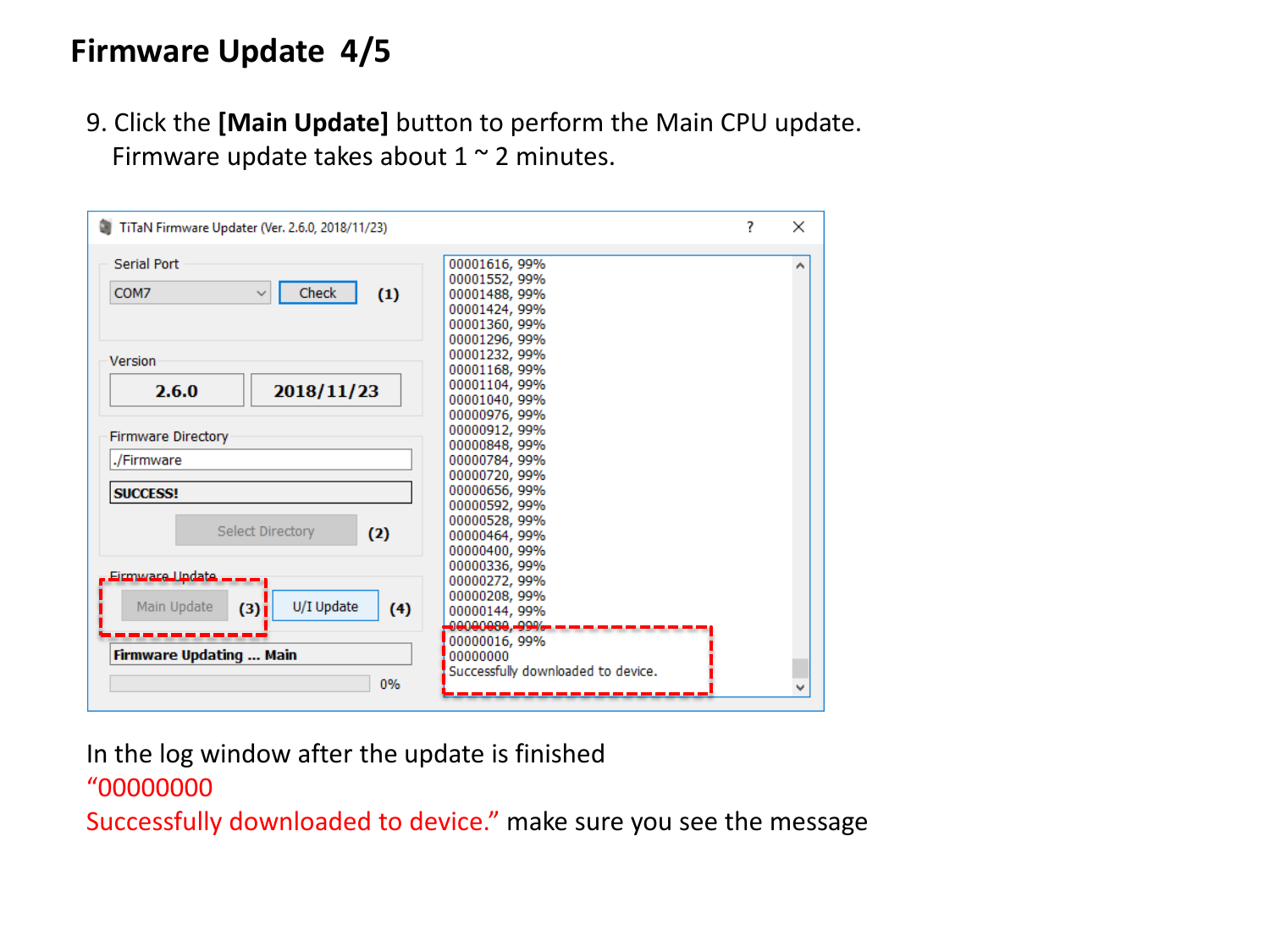## **Firmware Update 5/5**

#### 10. Click the **[U/I Update]** button to perform the U / I CPU update. Firmware update takes about  $1 \sim 2$  minutes.

| TiTaN Firmware Updater (Ver. 2.6.0, 2018/11/23)                                                                        |                                                                                                                                                                                                                                                                                                                                              | x |
|------------------------------------------------------------------------------------------------------------------------|----------------------------------------------------------------------------------------------------------------------------------------------------------------------------------------------------------------------------------------------------------------------------------------------------------------------------------------------|---|
| Serial Port<br>Check<br>COM7<br>(1)                                                                                    | Writing at 0x000c4000 (97 %)<br>Writing at 0x000c4400 (98 %)<br>Writing at 0x000c4800 (98 %)<br>Writing at 0x000c4c00 (98 %)<br><del>Writine at</del> 0x000c5000 <del> (</del> 98.46 <del>).</del>                                                                                                                                           |   |
| <b>Success</b><br>Version<br>$\mathcal{L}$<br>2018/11/23<br>2.6.0                                                      | ×<br>Ul Firmware Update Complete!<br>Please turn off the power of Titan TCS                                                                                                                                                                                                                                                                  |   |
| <b>Firmware Directory</b><br>./Firmware<br><b>SUCCESS!</b><br><b>Select Directory</b><br>(2)<br><b>Firmware Update</b> | <b>OK</b><br>Writing at 0x000 c/800 (99%)<br>Writing at 0x000c7c00 (100 %)<br>Wrote 1375168 bytes (753138 compressed) at<br>0x00010000 in 89.4 seconds (effective 123.1 kbit/s)<br>Hash of data verified.<br>Erasing flash<br>Compressed 3072 bytes to 142<br><del>T</del> ook 0.07s to erase fiash block =<br>Writing at 0x00008000 (100 %) |   |
| U/I Update<br>Main Update<br>$\left(3\right)$<br>$(4)$  <br>UI Firmware Update Complete<br>0%                          | Wrote 3072 bytes (142 compressed) at 0x00008000 in<br>0.1 seconds (effective 221.4 kbit/s)<br>Hash of data verified.<br>Leaving                                                                                                                                                                                                              |   |

In the log window make sure your see the 100% successful. Power cycle TCS for reboot.

Firmware update process is completed!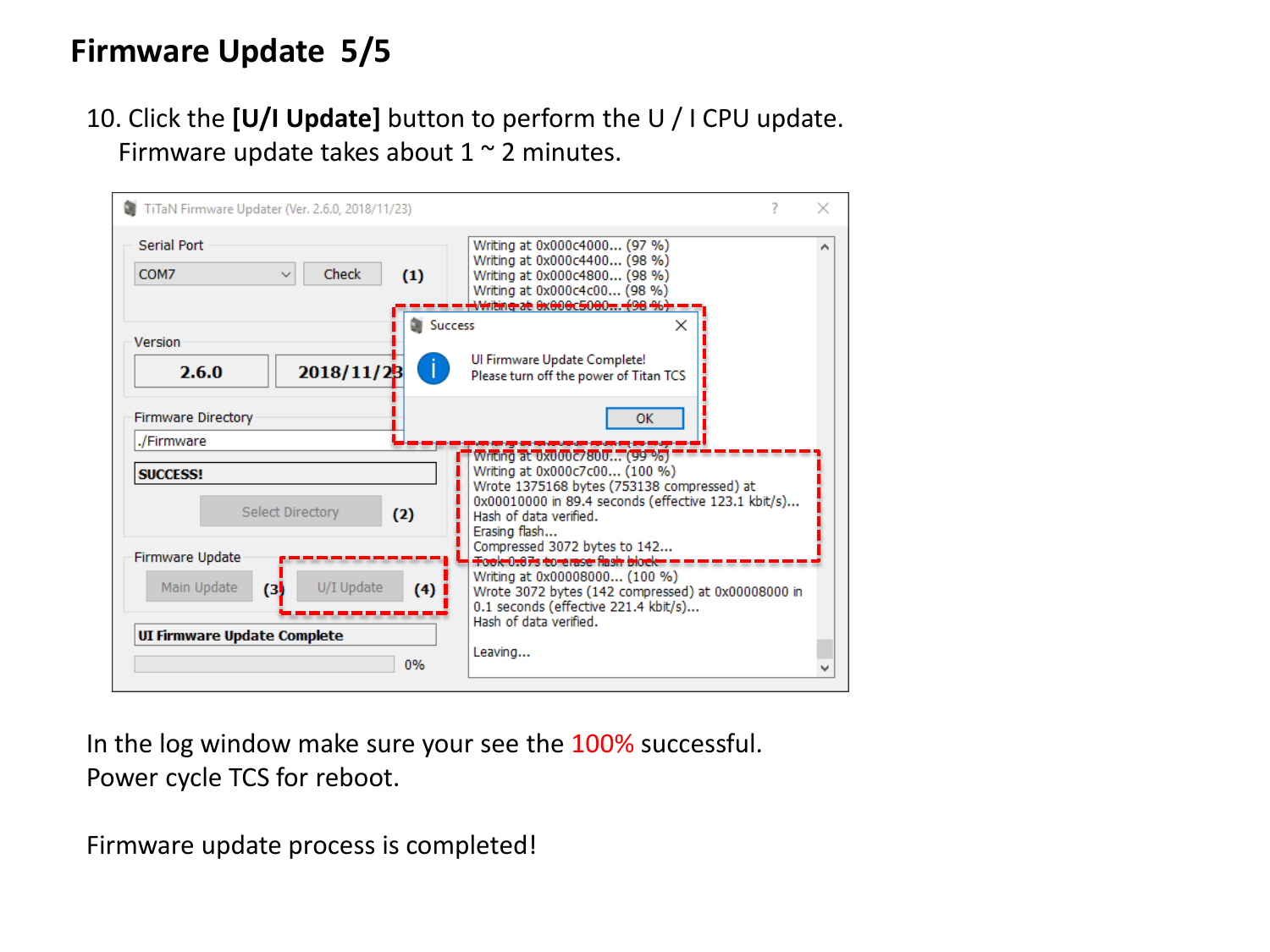## **When an error occurs during connection**



Cause 1. There is a problem with the communication connection between TCS and PC. Action 1. Make sure that the communication cable dedicated to TiTaN. Action 2. Make sure that you are connected to Serial Port A. Action 3. Check if the communication speed is set to Default or 115,200 bps in TCS.

Cause 2. Main CPU does not boot due to a problem in firmware update. See Emergency Recovery Function for Main CPU F/W Update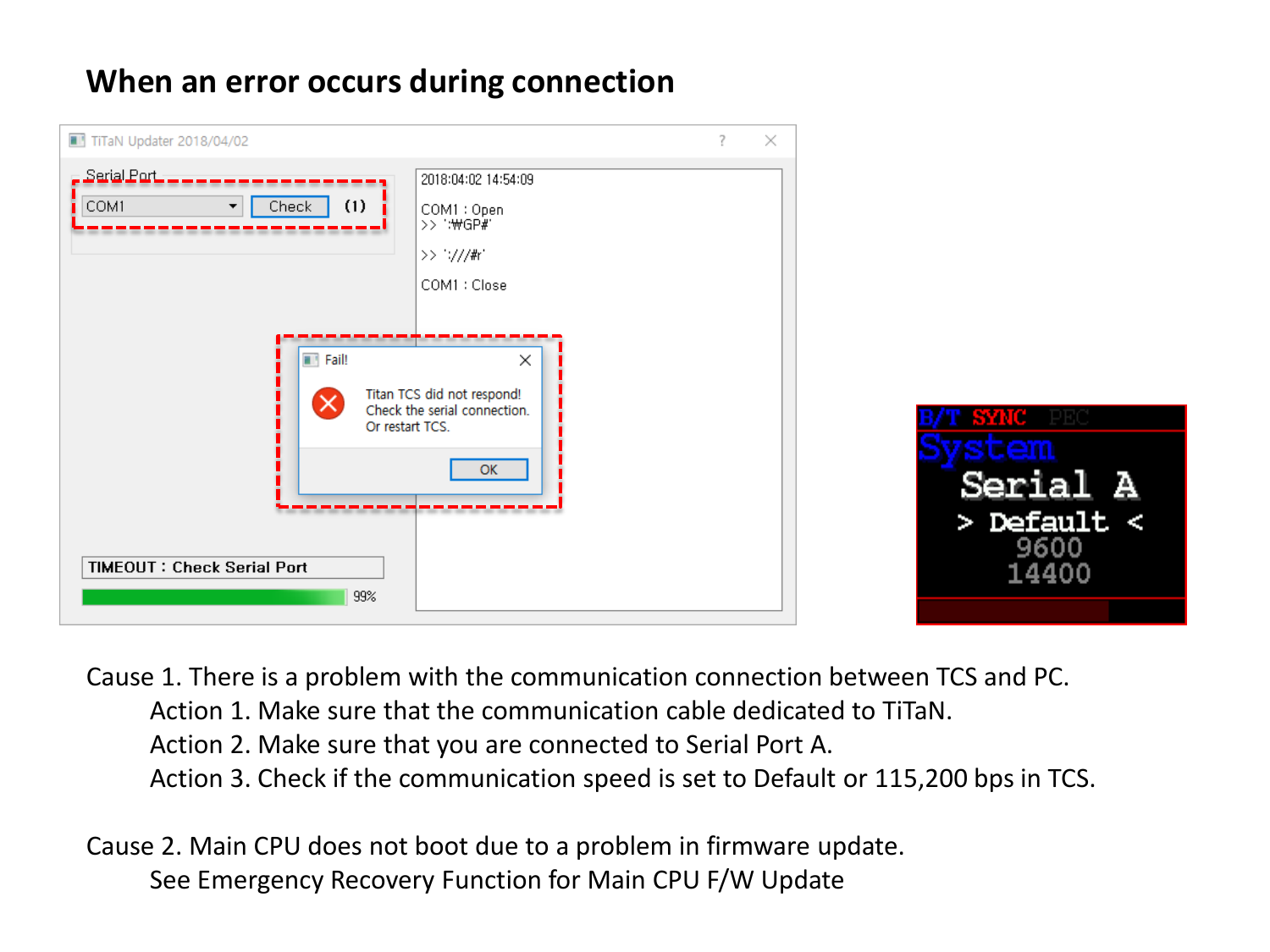# **Emergency Recovery for Main CPU F/W Update 1/2**

Check Point

Only the version number is displayed on the screen,

or

Date is displayed as 1970-01-01 00:00:00 and does not change

#### **There is no beeper melody.**

Cause

Main CPU does not boot due to Firmware update problem.

Action

Emergency Recovery for Main CPU F/W Update